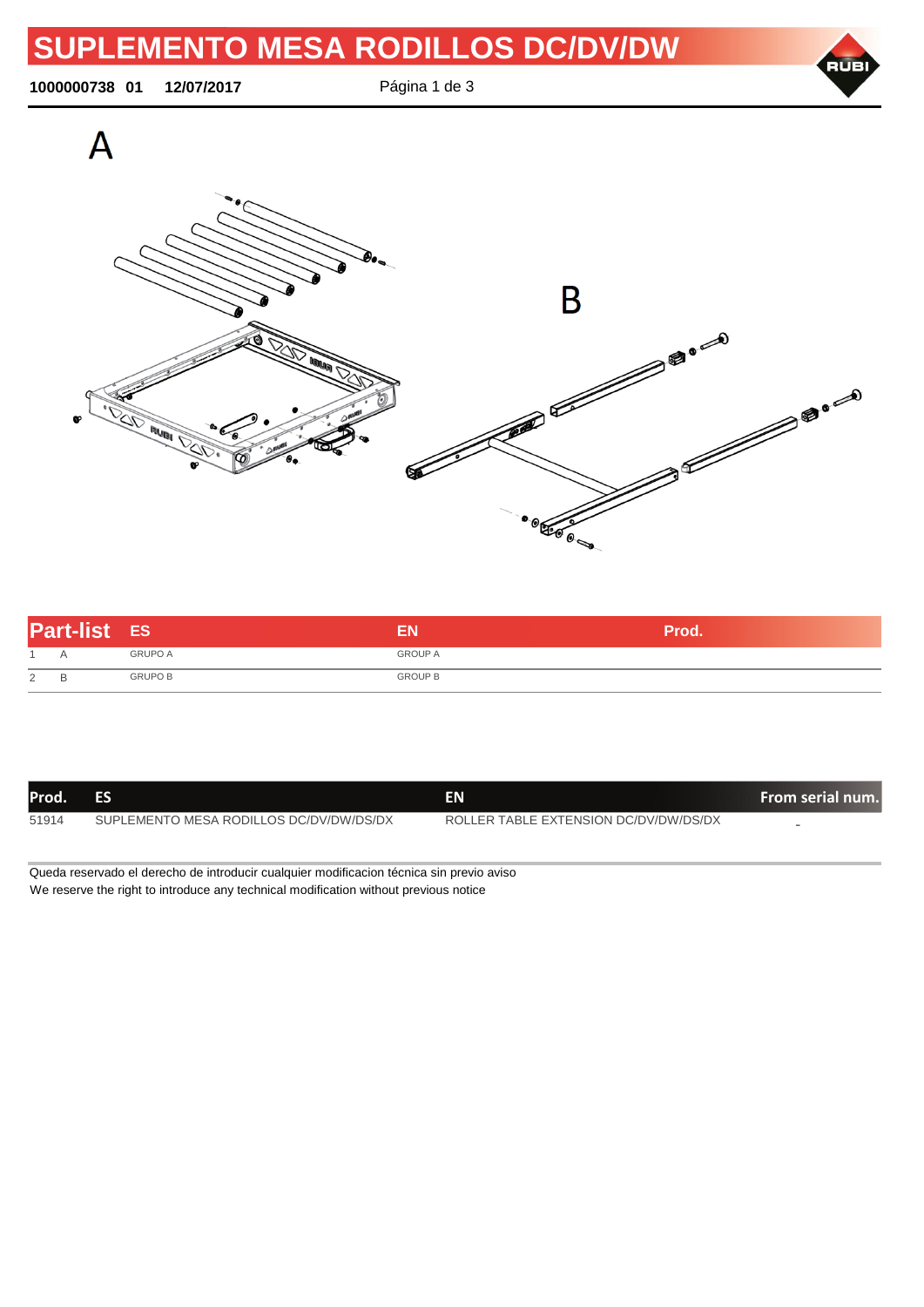## **SUPLEMENTO MESA RODILLOS DC/DV/DW**

**01 12/07/2017** Página 2 de 3





|                | <b>Part-list</b> |    | <b>ES</b>                              | <b>EN</b>                               | Prod. |
|----------------|------------------|----|----------------------------------------|-----------------------------------------|-------|
| 1              | 17577            |    | TORN DIN 7991 M6X16 6.8 ZN             | SCREW DIN 7991 M6X16 6.8 ZP             |       |
| 2              | 40020            | -1 | TUERCA DIN 985 M6 CL8 ZN AUTOBLOC      | HEX LOCK NUT DIN 985 M6 CL8 ZP          |       |
| 3              | 45038            | 2  | ARAND DIN 9021 A6,4 ZN                 | WASHER DIN 9021 A6,4 ZP                 |       |
| $\overline{4}$ | 45056            | 2  | ARAND DIN 125 A8,4 6.8 ZN              | WASHER DIN 125 A8,4 6.8 ZP              |       |
| 5              | 45342            |    | ASA PLASTICO 116MM M8                  | PLASTIC HANDLE 116MM M8                 |       |
| 6              | 47518            | 2  | TORN DIN 912 M8X16 6.8 ZN              | SCREW DIN 912 M8X16 6.8 ZP              |       |
| 8              | 51408            | 2  | TOPE GOMA Ø20X20 M6X15 ZN              | GUM BUMPER Ø20X20 M6X15 ZP              |       |
| 9              | 51409            | 2  | TORN ISO 7380 ARAND, M8X16 8.8 ZN      | SCREW ISO 7380 AR M8X16 8.8 ZP          |       |
| 10             | 51411            |    | SOPORTE MESA RODILLOS                  | ROLLER TABLE FRAME                      |       |
| 11             | 51412            | 6  | RODILLO Ø30                            | ROLLER Ø30                              |       |
| 14             | 51415            |    | 12 COJINETE PLASTICO Ø6,2X8,9X15 L=3,5 | SLIDE PLASTIC BEARING Ø6,2X8,9X15 L=3,5 |       |
| 17             | 51418            |    | PESTILLO SEGURIDAD MESA RODILLOS       | LOCKING BAR ROLLER TABLE                |       |
| 18             | 51424            |    | 12 PASADOR DIN 1475 Ø6X20 6.8          | PIN DIN 1475 Ø6X20 6.8                  |       |
| 22             | 54597            | 2  | TUERCA DIN 439 M8 CL8 ZN               | NUT DIN 439 M8 CL8 ZP                   |       |
| 25             | 55047            | 2  | ARAND DIN 9021 A8,4 ZN                 | WASHER DIN 9021 A8,4 ZP                 |       |
| 26             | 55048            | 2  | TUERCA DIN 985 M8 CL8 ZN AUTOBL.       | HEX LOCK NUT DIN 985 M8 CL8 ZP          |       |
| 27             | 51800            |    | CJ.RODILLO Ø30 C/PASAD.SUPLEMENTO MESA | ROLLER Ø30 WITH PIN SET                 |       |